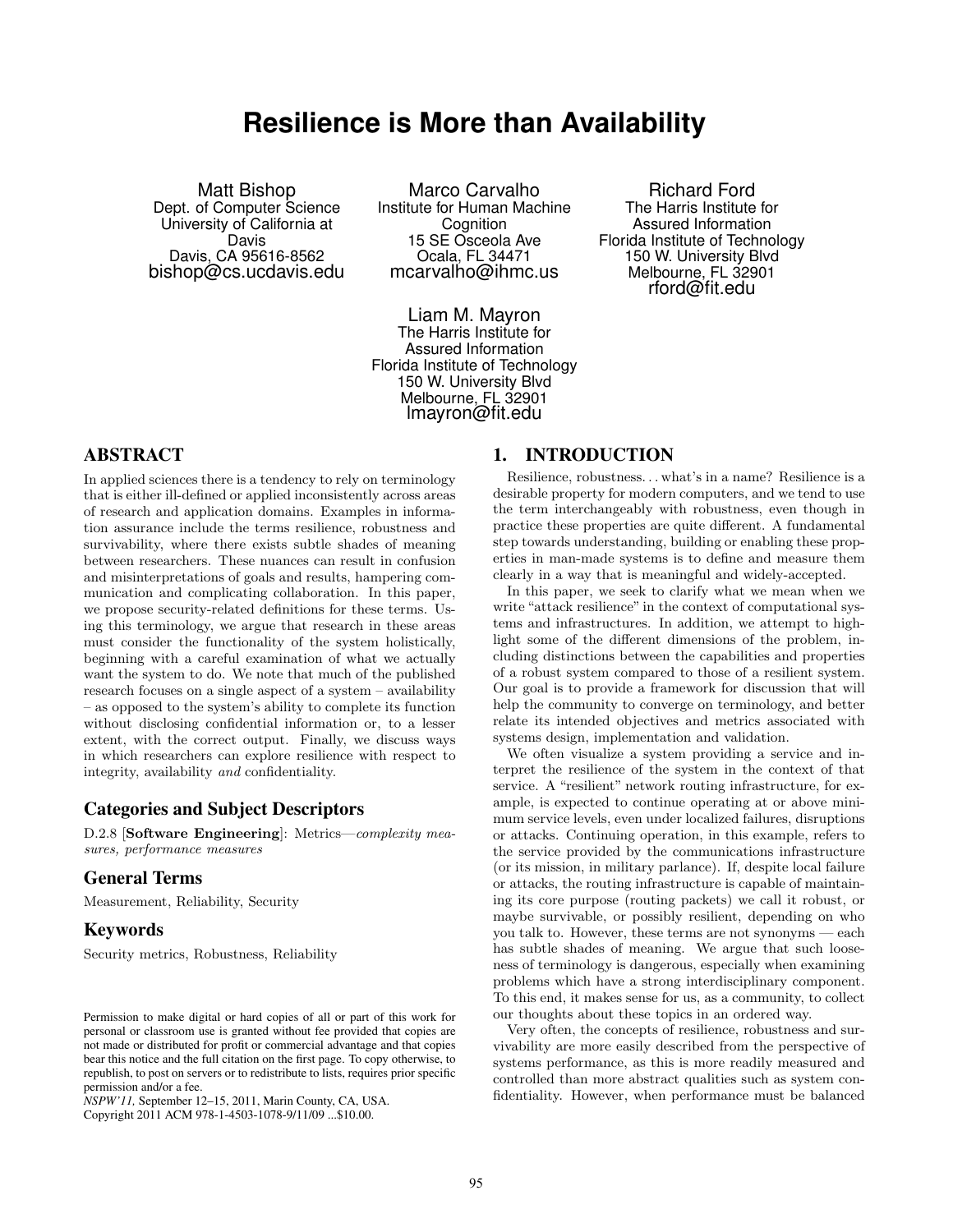with confidentiality and integrity requirements, the concept of a resilient system starts to become fuzzy. For example, in our routing example above, one could imagine a scenario where, if local CPU load were too high, the system might dispense with end-to-end encryption, trading confidentiality for availability. Clearly, such an act has impacted some dimensions of the system related to its resilience and robustness, but we currently lack the terms and world view to describe this trade-off crisply.

The remainder of this paper is as follows. We first highlight the importance of consistent terminology, and offer some definitions of terms that we believe are helpful in highlighting the similarities and differences between several related concepts. We then provide a brief literature survey which shows some of the different ways the term "resilience" has been used with respect to computer operations. Finally, we present a roadmap of how our proposed definitions can be used to explore the concept of resilience not only for availability, but also for confidentiality and integrity.

#### 2. THE POWER OF WORDS

According to the principle of "linguistic relativity" words and thought are intimately linked. The Saphir-Whorf hypothesis, for example, argues that our cognition is constrained by our patterns of language [27]. While this approach has been subject to criticism, most modern scholars would agree that even if language does not direct cognition it most certainly influences it [2]. As such, the words which we use to describe a problem shape our conception of it (and vice versa). Furthermore, if the words we use are imprecise, there is a strong chance that our thoughts are equally so. Words have, perhaps, more power than we realize.

Before exploring these definitions, we note the overall lack of metrics in the field of computer security. Even if we were to agree that, in the loosest possible sense, a robust system is one which does "well" when under attack, it would be very difficult to measure what we mean by the term "well". With this in mind, it is interesting to look at the raft of words we have to describe the loose area of reliability.

#### 2.1 Qualitative Definitions

The terms resilience, robustness and survivability are all words that are used outside the technical literature. As such, their original "plain English" meanings and associated connotations are likely to color the way in which these words are perceived, even when used in their technical sense. We therefore begin our discussion with the non-technical definition of these terms. Despite common technical usage and redefinitions, the words carry with them much of their original connotations; to ignore this is naive.

In common language, resilient is either "resuming the original shape or position after being bent, compressed, or stretched" or "rising readily again after being depressed; hence, cheerful, buoyant, exuberant" [22]. Thus, when we think of a system being resilient to an attack, we are stressing the ability of the system to recover from the impacts of this attack, or at least to maintain the potential of autonomous recovery. It is important to note that such capability implies that the system must not cease to exist—that is, it must survive at some capacity, in order to autonomously recover. In the cyber domain, a resilient system continues to provide essential functionality, even under duress or in an impaired state. Figure 1 shows this pictorially.



Figure 1: Possible responses of a system to an impulse at time A. B represents the time taken for the system to return to its equilibrium Quality of Service (QoS). C represents the maximum disturbance for system D. Another possible response is shown for system E. Finally, line F represents a QoS below which the system's mission is compromised.

By way of contrast, robust is defined as "strong and hardy in body or constitution; possessed of rude strength; strongly and stoutly build; of a full and healthy habit" and "strong, vigorous, healthy" [22]. Thus, a robust system is one that is sturdy. The system can still fail, but it is less likely to transition to a partially-compromised state. It will either fail completely or not at all, and by robustness alone it will remain in this new state until someone or something intervenes.

Survivable, defined as "capable of surviving," comes from the word survive, which is defined as "to continue to exist after some person, thing, or event; to last on" and "to continue to live after (an event, point of time, etc.), or after the end or cessation of (a condition, etc.)" [22]. A survivable system has the capacity to continue to exist even under highly degraded operational conditions. For all intents and purposes, one may argue that a system unable to operate at or above minimum Quality of Service (QoS) requirements has technically failed to survive, which is true for mission critical systems and applications. The Internet is often cited as a good example of a survivable system, where very large attacks may significantly disrupt its functionality, but will be very unlikely to completely disrupt its operation. Graceful degradation is a characteristic of survivability.

On the surface, resilience, robustness, and survivability seem to be three different capabilities. A deeper analysis reveals that they all contribute to different aspects of a system's health and defense. They provide an orthogonal perspective to the important concept of system reliability, which is also often confounded and misused in technical discussions.

Reliability is "the quality of being reliable, reliableness" [22]. Following this to its root, we find that reliable is closely related to dependable—the idea of being able to rely on the system. This is more formally given by Randell et. al. [18], who write "[t]he reliability of a system is taken to be a mea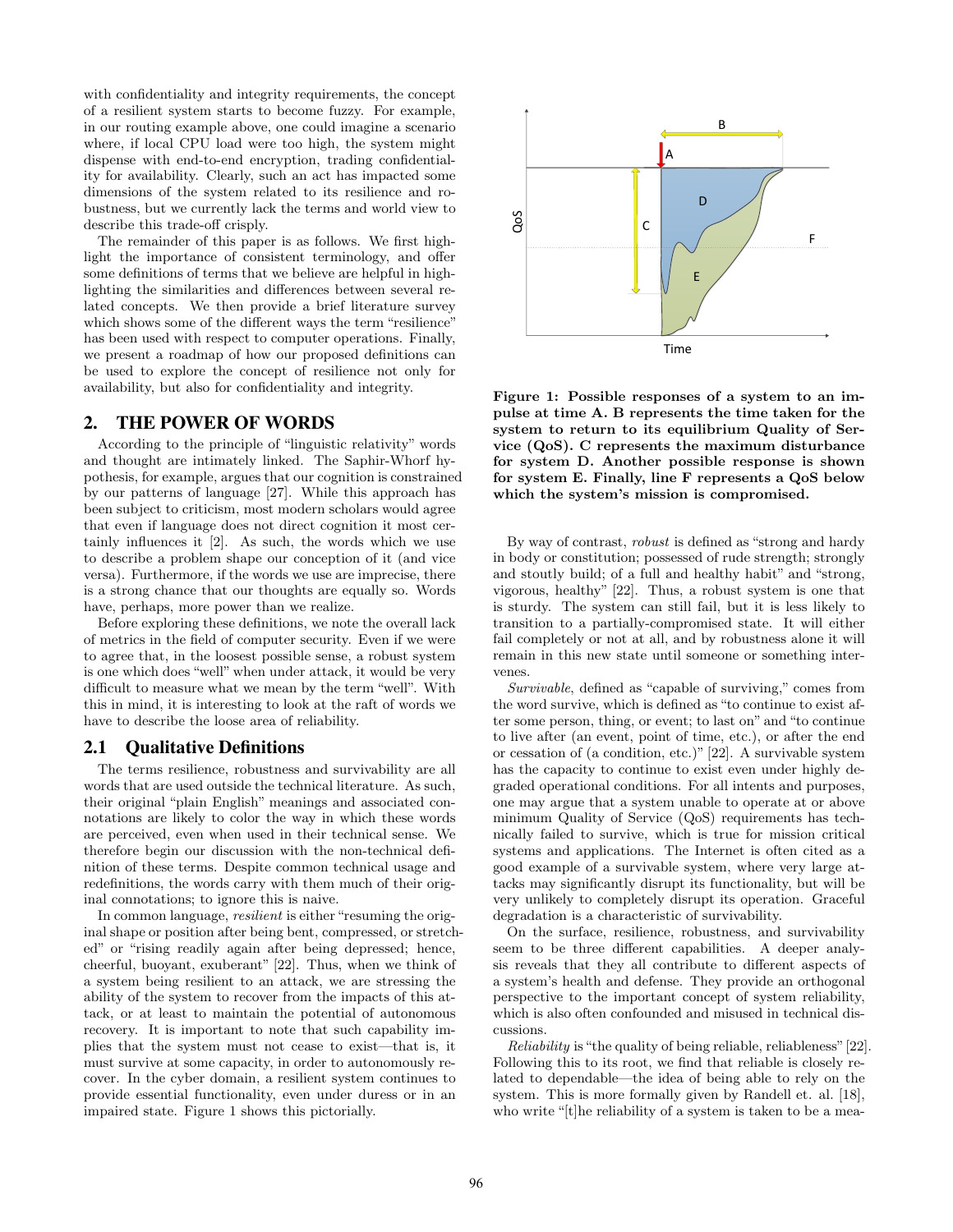sure of the success with which the system conforms to some authoritative specification of its behavior." They go on to point out that we can measure aspects of reliability; reliability as a whole is dependent on context.

A system that is easy to degrade but nearly impossible to impair completely may be intrinsically survivable, while a system that is difficult to degrade under a wide range of attacks and operational conditions (or maybe not all) is generally accepted as robust. Resilience, on the other hand, brings in a new dimension. Not only are resilient systems expected to maintain their operation under attack or failures, but they are also expected to remain mission-capable, that is, to reconfigure or recover in order to restore its original state. However, even resilience requires survivability to flourish, as a brittle system will likely fail completely before it has an opportunity to restore itself. Resilience is commonly found in natural systems, and is a hallmark of the biological world.

Going back to the operational levels defined as part of our QoS and system capacity discussions, one could argue that a robust system operates at or above desired QoS requirements, while it may progressively consume its reserves until it fails catastrophically. A survivable system may have loss of capacity and service degradation, possibly operating below desired levels, but still above minimum QoS requirements; and a resilient system is effectively a survivable system that is capable of restoring not only its performance level back to desired levels, but also the capacity of the system itself to recover, maintaining its ability to sustain future attacks or failures.

At the highest level, we propose that a resilient computer will recover and return to "what it was doing" before an attack. However, in the context of security, it is not that simple. Computer security is not just about availability (though all too frequently, that is what we actually mean when we talk about resilience), but also confidentiality and integrity. Unfortunately, resilience in these dimensions is much more challenging. In terms of confidentiality, once your data has been made public, recovery seems rather difficult (but in fact, all is not lost—we have chosen our words very carefully here). While there are certain secrets that can be painlessly replaced in situ (for example, if we discover a session key has been disclosed, we could negotiate a new one on the fly), resilience in general with respect to confidentiality seems like a tough problem, yet it is clearly a large component of attack resilience. Similarly, integrity is a tricky thing; data does not generally sit around at rest—the purpose of it is to move about and be leveraged, allowing users to draw conclusions. Here again, there has not been enough discussion of recovery, except when we consider things like backups and version control; these concepts must exist in a computer system to be truly resilient.

Instead of formal definitions of the terms, we offer the following table that provides insight into the nuances of each term. These nuances represent the way in which we view these terms, and will apply to them for the rest of the paper.

#### 3. A BRIEF HISTORY OF RESILIENCE

One of the foundational concepts we are arguing for is presented in Ellison et al's "Survivable Network Systems" [6], where the authors highlight a critical concept of survivability as maintaining "essential properties, such as integrity, confidentiality and performance". The authors further define

| Word       | Nuances                                                                                                                            | Example                                                                                                                    |
|------------|------------------------------------------------------------------------------------------------------------------------------------|----------------------------------------------------------------------------------------------------------------------------|
| Resilient  | Implies system may<br>degrade, but will re-<br>cover.                                                                              | Grass under load<br>bends, but when the<br>load is removed, it<br>springs back in to<br>shape.                             |
| Robust     | Resists deformation;<br>sturdy. Does not im-<br>ply an ability to re-<br>store lost function.                                      | A brick building, in<br>a storm resists the<br>wind; however, any<br>damage is permanent<br>until someone inter-<br>venes. |
| Survivable | higher<br>level<br>A<br>property—in some<br>sense the<br>system<br>will survive.<br><b>Has</b><br>some implication of<br>recovery. | A large distributed<br>system, or routing in-<br>frastructure                                                              |

Table 1: Terms and their shades of meaning, plus examples.

survivability as "the capability of a system to fulfill its mission, in a timely manner, in the presence of attacks, failures, or accidents." In addition, the authors argue for four fundamental properties: resistance to attacks (what we would now consider to be robustness), recognition of attacks and the extent of damage, recovery of full [our emphasis] and essential services after an attack, and adaptation and evolution to future attacks.

With this as a grand vision, it is interesting to see how real-world research into survivability has developed. Part of the literature has focused on the concept of fault tolerance. Here, much has been made of topics like n-version programming and redundancy. These approaches are effective, but provide only part of the system we desire. For example, RAID protects us from hardware failure, but is powerless to protect us from a software error that writes incorrect data to a database. In essence, we have worked hard at the component level but need to turn our attention away from hardware failure and toward the entire system in a more holistic approach. A similar story can be told for parity bits and error correction systems, though again, these approaches are most applicable to unintentional error rather than coordinated attack. Forward Error Correction and Backward Error Correction are almost a form of redundancy, allowing either retransmission or correction of transmitted data. However, these approaches are narrow and concern themselves primarily with data in motion—they do not account for bad data derived from the source. At a very low level, these technologies are helpful, but form just part of a complete solution.

Part of the challenge we face is that there is a vast difference between considering accidental error (a bug literally crawling into a machine and causing a short circuit) and intentional error. Redundant systems protect from hardware failure, but if they represent a monoculture in terms of program logic or implementation, they can be brought down quickly and easily by an attacker. Thus, much work in fault tolerance is of limited value to the security practitioner, unless some source of diversity is introduced. Sources of diversity could be natural (n-version programming [5]) or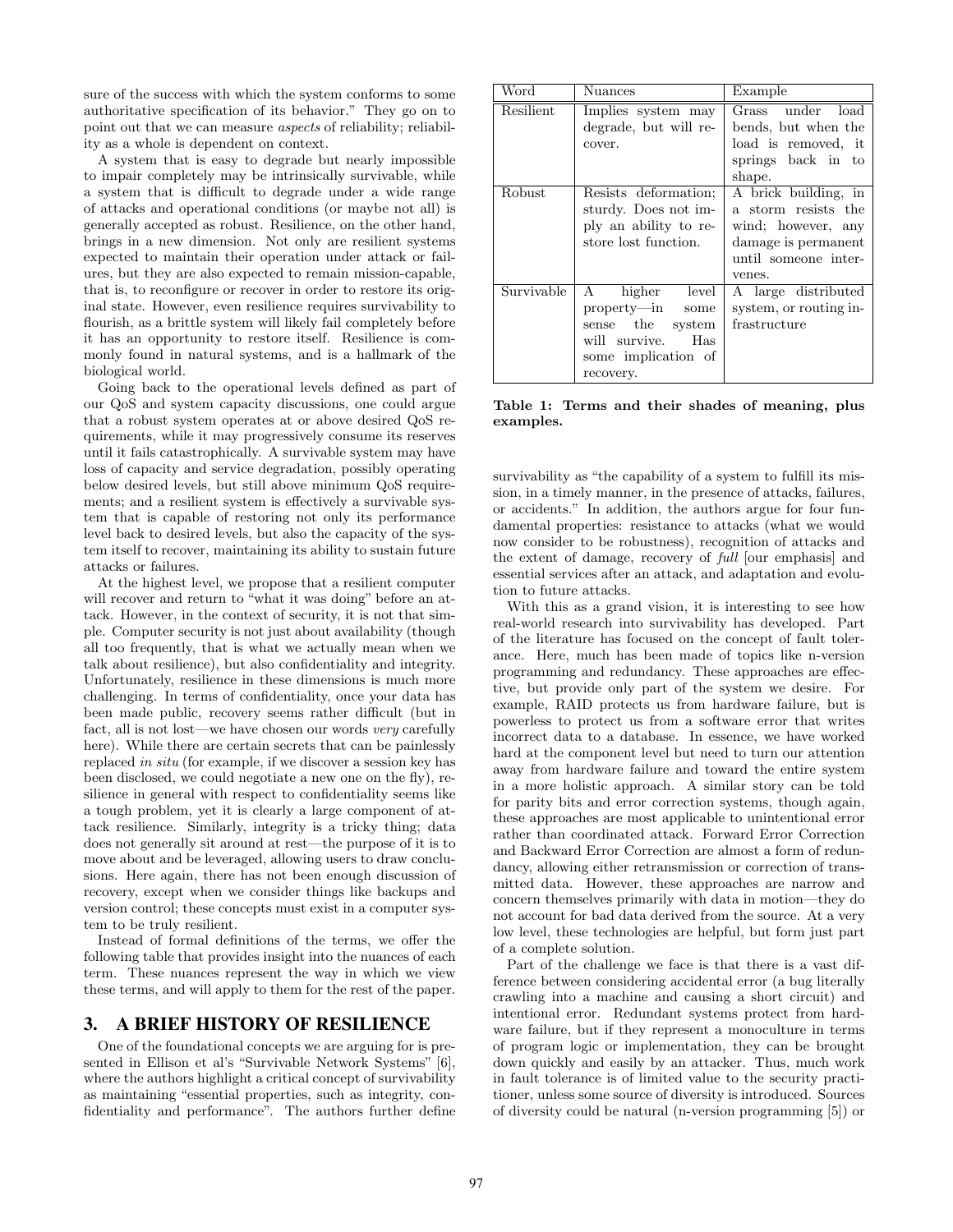synthetic (compiler-generated diversity [8]), at which point we have at least limited the single point of failure.

For better or for worse, the term "resilience" is not always used in a consistent way. In "Enabling Distributed Security in Cyberspace" [19], a recent publication by the Department of Homeland Security (DHS), we read the following definition:

Resilient. For cyber defense purposes, having sufficient capacity to simultaneously collect or receive and assess security information, execute any ACOA [Automated Courses of Action] make alterations to the ACOA as needed, and sustain agreed upon service levels.

Note that this definition does not really address the idea of recovery (except perhaps as a side effect of altering the ACOA)—it fits more under the heading of robustness. A system that dips below an agreed-upon service level is not, per this document, resilient. Similarly, Trivedi et al. write: "In general, resilience can be defined as the ability of (system/person/organization) to recover/defy/resist from any shock, insult, or disturbance" [24]. We argue this definition is sufficiently broad as to render itself of limited use. To conduct science, a narrower and more precise agreement on terminology is needed.

From an organizational resilience perspective, Woods [28] introduces the concept of resilience engineering, and highlights the difference between the resilience of a system and its ability to absorb or adapt to disturbance. Resilience, as defined in that context, concerns the ability to recognize and adapt to unanticipated situations outside the competence envelope of the organization, demanding a shift in process, strategy and organization.

As we can see, the terms we use are often defined differently among papers. Survivability, robustness, and resilience are used interchangeably within individual papers, and we often lose both clarity and meaning when discussing these issues.

Part of the challenge is that we suffer from a lack of metrics. In the absence of a consistent definition, system properties we measure can provide a format for at least creating "apples to apples" comparisons even if we are unsure how to name the property we are measuring. Some work has been done in this area, but it has problems. For example, in [10], we read about a property called "system reliability" that measures the probability of time to failure within a certain window. The reasoning is that this measure tells us, for different values of  $t$ , the utility of the system for calculations that take different times to complete. The authors propose another metric, "service reliability," that considers the conditional probability that the system will be able to complete a particular transaction given a particular job. However, these metrics seem better suited to random error than coordinated attack.

## 4. CAN WE QUANTIFY RESILIENCE?

For the purposes of this discussion, we assume that robustness, survivability and resilience are defined for an operational system providing a well defined set of services. Associated with such services are requirements that define quality of service (QoS) metrics.

Such QoS metrics are typically thought of as defining performance and availability, but in fact there is no a priori reason that they could not measure aspects of confidentiality and integrity. While we typically think of a system as preserving (or not preserving) integrity and confidentiality, there are actually degrees of preservation. It may be difficult to put a number on the confidentiality provided by a system, but all other factors being equal, we can say that a system which uses a 256-bit key is providing "more" confidentiality than a system with a 16-bit key.

The relative ease with which we can measure typical QoS parameters, combined with our tendency to think of security as a discrete property (that is, a system is either secure or it is not) have also shaped our experiments and publications. As computer scientists, we think of data in its binary representation; thus, data is either right or wrong — integrity is preserved or it is not. In contrast, a signal analysis approach might attempt to measure the distortion of a waveform against its actual value, leading to a ranking of systems in terms of the fidelity they preserve.

This discrete "yes or no" view of the world has served us well in some senses, but may be a limiting factor in our ability to quantify and reason about resilience with respect to integrity. Approaches which take a less black and white approach to data integrity do exist. For example, some measures of data integrity attempt to take a probabilistic approach [14]. However, work in this area is rather scant.

The lack of base metrics for integrity and confidentiality are exacerbated by the nature of resilience—indeed, other disciplines have struggled with this problem alone. Tierney and Bruneau [23] try to define and measure resilience with respect to disaster loss. They introduce the R4 framework of resilience:

- Robustness—the ability of systems, system elements, and other units of analysis to withstand disaster forces without significant degradation or loss of performance;
- Redundancy—the extent to which systems, system elements, or other units are substitutable, that is, capable of satisfying functional requirements, if significant degradation or loss of functionality occurs;
- Resourcefulness—the ability to diagnose and prioritize problems and to initiate solutions by identifying and mobilizing material, monetary, informational, technological, and human resources; and
- Rapidity—the capacity to restore functionality in a timely way, containing losses and avoiding disruptions.

The paper concludes that resilience could be measured by examining these component parts. However, it does not go further.

Ives [12] argues that resilience in ecology can be measured by looking at the time it takes the system to return to its equilibrium state after a perturbation. This measure, combined with the resistance of the system (the magnitude of change to a particular stimulus) appropriately characterizes the system<sup>1</sup>.

Other domains in which measurements have been proposed include economics [3], where an index is proposed to estimate the policy-based ability of an economy to withstand

<sup>&</sup>lt;sup>1</sup>This approach is only partially correct as it is easy to draw curves that have the same magnitude and recovery time, but that have very different operational qualities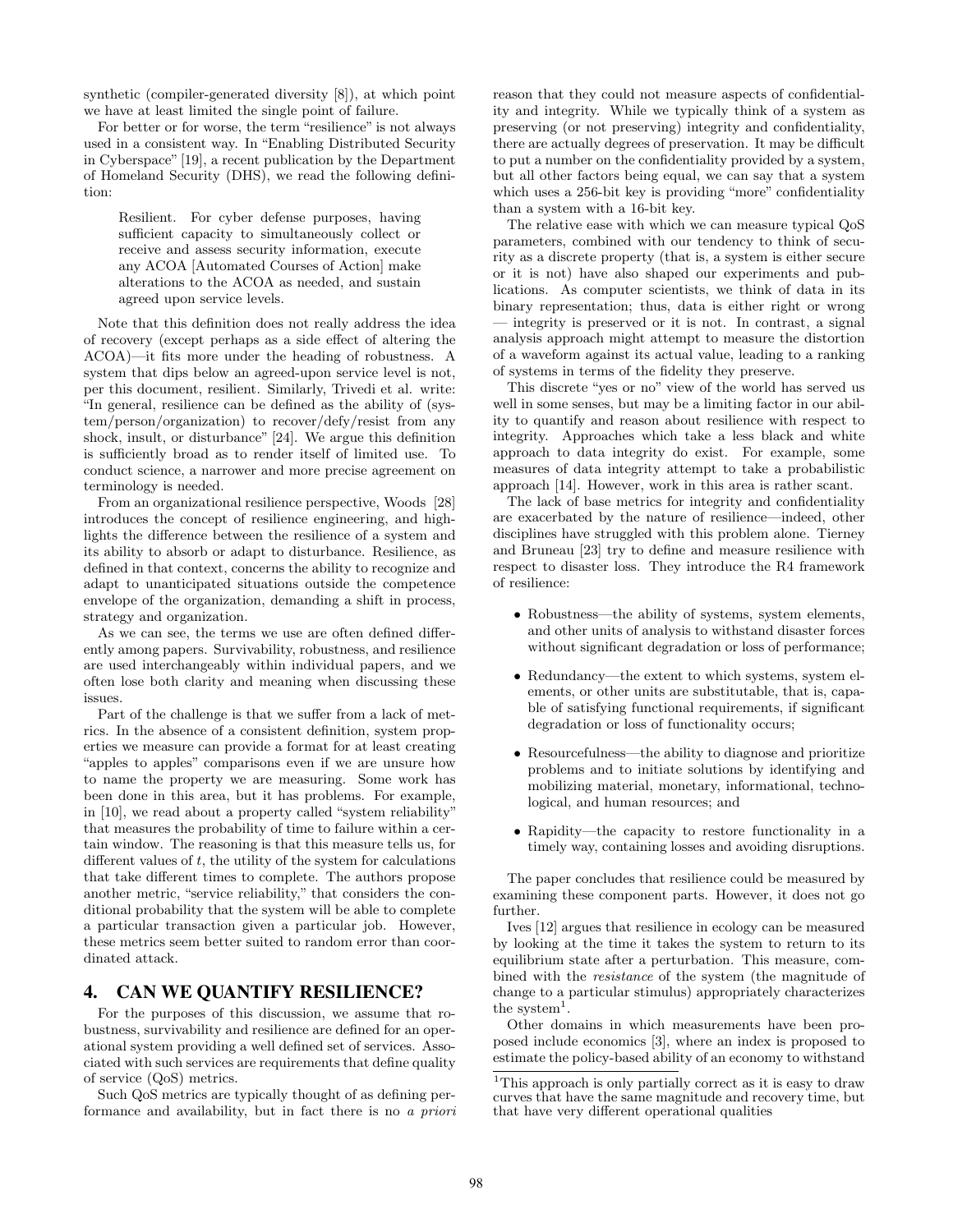and recover from exogenous shocks. In industrial control systems [20, 26] some authors have estimated resilience as a function of performance loss, based on the time a system can withstand an attack, and the time it takes to recover. Other metrics [11, 16] have also included estimates of system capacity, operational limits (margin), tolerance and flexibility/stiffness.

Combined, these metrics enable the specification of desirable and minimum levels of service for the system. Desirable QoS defines the normal operation conditions of the system, while minimum QoS defines the lowest levels of service necessary to ensure a successful, although possibly degraded, service execution. A system whose performance is degrading will operate at progressively lower levels of QoS until it crosses its minimum QoS requirements, at which point it may still be operational, but it has failed to maintain service continuity. Thus, an operational system may be functioning at or above desired level, below desired levels but still at or above minimum levels, below minimum levels, or not operating at all, at which point it has been completely disrupted.

By analogy, we can think of the reserves of the system as potential energy, and the function provided as kinetic energy. As the system deals with failures, potential energy is traded for kinetic, keeping the system "in motion". Thus, it is meaningful when considering system health to consider not just how it is performing, but also what it has in reserve.

The reserves of a system define its ability to maintain its operation at the required levels of service (which may include measures of performance/availability, integrity or confidentiality). Notice that system reserves are different from, but highly related to, QoS maintenance. A drop in system reserves does not necessarily affect any of the QoS metrics, but it may affect the ability of the system to ensure the maintenance of such metrics in the future.

By design, we often build fault-tolerant systems with redundant capabilities to ensure service continuity against isolated failures. For such systems, localized failures may disrupt redundant copies of different components without necessarily compromising the continuity of its service. For each loss, the system appears to "fight through" from the perspective of an outside observer. The ability of the system to cope with further disruptions or failures is reduced however, and such losses are neither automatically recoverable or infinitely sustainable; as a function of time, the ability of the system to absorb further loss is reduced. By observation, it is more susceptible to failure, though this change is hard to quantify, as no QoS reduction may be observable or measurable.

Thus, from a systems perspective, a reliable system is one that reliably, or consistently, provides the expected response within the expected time to a given query or service request. Note that the expected response is not necessarily the correct one, but it is one that the programmer or designer anticipated – it may be deeply suboptimal in practice (for example, a Web server under attack will typically continue to serve web pages to the attacker – this is correct with respect to the design, but hardly correct in the larger picture). Thus, there is a need to identify and better define system properties for higher level behaviors associated with service continuity, including concepts that goes beyond the notion of reliability.

Aside from the challenge of measuring resilience (i.e. recovery from attack), we are also severely hampered by a lack of metrics for integrity and confidentiality. As these properties are highly situational, it seems unlikely that any universal approach will be developed soon. However, at least with respect to a particular attack on a particular system, it should be possible to compare the resilience provided by different protection mechanisms qualitatively.

#### 5. A PARADIGM REVISITED

Our new paradigm is to move toward resilience with respect not only to performance and availability but also to confidentiality and integrity at the higher levels. This is not to say that robustness is not always desirable—many of our traditional computer architectures attempt to provide these qualities (for example, checksums allow us to detect and delete corrupted packets, encryption makes our traffic robust to eavesdropping in transit, and automatic failover lets us accept the failure of a single machine). In addition, we believe there are significant opportunities for work that provides resilience (that is, essentially, recovery) at the higher levels. Furthermore, some level of combined robustness and resilience is possible in both the confidentiality and integrity domains.

Viewing the system holistically is critical when we consider attack resilience, as is viewing the goal of the attacker more widely. Solutions have to be broader than simply focusing on service provisioning regardless of the operational conditions. They must also provide service while maintaining other significant aspects of service expectations, such as keeping a transaction confidential while still providing some level of attribution and non-repudiation. Ellison's technical report [6] directly requested this, but the concepts seem to have been sidelined at best, and ignored at worst, by the mainstream security researchers.

The nature of resilience changes depending on the problem being addressed. If a computer system were tasked with producing a simple "yes" or "no" answer to a question, there is no "good enough" performance. Such a system will either work or it will not, and the best we can hope for is an acceptable error rate (which will also vary depending on context). In contrast, a system designed to control the temperature of a room or control a bipedal robot can work acceptably with inexact solutions. Therefore, an essential part of building resilient systems is thinking about the problem at hand and recasting it from a discrete (and hence brittle) problem to an analog problem. This alone opens the door to solutions that provide the benefits of information technology without its inherent tendency toward failure under unexpected conditions. Furthermore, depending on attacker motive, a more analog view of the world may allow us to protect the confidentiality of data even in the presence of a breach.

Resilience for availability, integrity and confidentiality ultimately refer to the overall goal of the system. Complex systems are highly interdependent and the effects and implications of these properties are not necessarily trivial. We propose that resilience, robustness and survivability are systemswide properties, not necessarily achievable with the individual specification of component properties and requirements. Local violations of these properties at the component level may not only be acceptable but sometimes necessarily for the resilience of the overall system.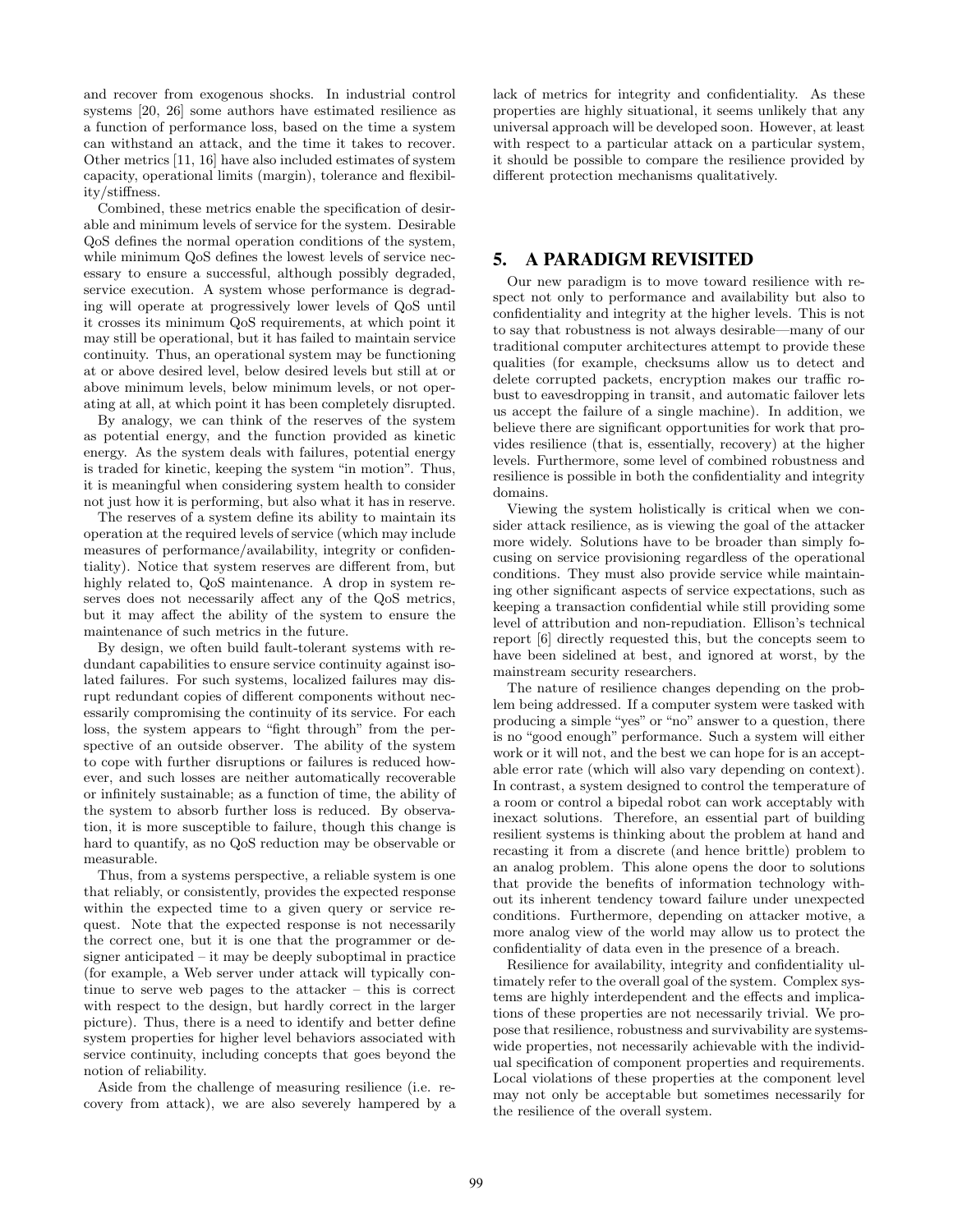## 6. RESILIENCE FOR INTEGRITY: A ROAD MAP

Integrity looks like a difficult problem from a resilience standpoint because how to recover from incorrect or corrupted data is not immediately obvious. Much work has looked at replicating data and then "voting" on the "correct" copy of it. Unfortunately, these approaches sometimes force the user to trade confidentiality risk for integrity risk. While this trade-off seems natural, other approaches do not require systems to place data at risk, such as distributed backup solutions. Even here, though, the data is at risk from those who hold the decryption keys.

Sadly, confining our concept of integrity to stored data is an oversimplification. Often, we care far less about the input to a calculation than its output. For example, if an industrial control system is controlling a process well, a particular sensor providing faulty data is of limited concern. From a purely pragmatic perspective, we note that our concern is not with the internal machinations of a process, but the utility of its output. Thus, while our current programming paradigm tolerates the "GIGO" mantra (garbage in, garbage out) natural systems spend considerable effort sanity checking and correlating often conflicting sources of information to make a "best effort" attempt at satisfactory output.

Inexact but "good enough" is in fact a promising way of dealing with approximate or erroneous data. Organisms often use these approaches. When balancing a check book, for example, if one's balance based on addition and subtraction is radically different than the expected value, a rational person will assume that the calculation is flawed either due to error or incorrect input data. Essentially, a flag is raised, and the human engages in recovery, perhaps by rerunning the calculation or checking, line by line, each input. This is based in part upon prediction using an algorithm that gives us a rough approximation of output with limited calculation.

Typically, our computations on computers do not work this way. A single thread takes input and produces output with no expectation of magnitude. Information is typically treated as utterly devoid of context. Developing algorithms with a predictive component that can detect error and then contextualize the next step is crucial. Here, we believe biological systems are of significant interest in terms of design. For example, Mayron et al. [15] explore the question of symptom representation and interoception and outline a system that attempts to "understand" symptoms. Biological systems—especially those that look at symptom representation and comprehension—are particularly good at dealing with conflicting information. This model avoids accepting input as true and correct and instead focuses on combining different and potentially conflicting data sources into an overall world view that can then be tested. While this does not make the input data itself resilient with respect to faulty input, it does protect the process from bad input and allows it to recover. This focus shift is important, because it allows us to contextualize and reason about calculations instead of simply act on them.

In addition, the types of activities that biological systems participate in are rather different than those we have computers to carry out. Consider the challenge of catching a ball. The object must be identified and its trajectory calculated. As the ball approaches, our approximate solutions get closer and closer to reality as the quality of our information improves and as we receive feedback on our movements. The solution space is approximate, analog, and forgiving of errors (provided that as a whole the system actually works). Conversely, if a computer is tasked with calculating the standard deviation of a set of numbers there is no feedback or approximation—with a specified degree of numeric precision, the answer is either right or wrong. This is a very different problem space, with very different constraints. It is interesting to note that biological systems (for example, graduate students) often provide wildly inaccurate answers to these kind of questions; different types of problem will require different mechanisms for resilience. We should be wary of drawing too many parallels with biology when we are operating in a very different domain.

In part, the primarily linear (and singular) execution of instructions has driven our approach to computing. Our programming languages are actually predicated on everything working perfectly and our algorithms typically account poorly for conflicting data. As an individual machine is typically subject to subversion by an adversary who can completely control its execution environment, it seems clear that we cannot rely on single machines to create a truly resilient system.

We argue that at least a two-fold approach is needed here. Individual machines should be able to check that outputs obtained make sense in context. Also, machines must be physically and logically separated so that a single subverted computational device cannot produce a (holistically) damanging result.

Previous approaches have focused on the latter part of the problem rather than the former. For example, in n-version programming, separate teams of programmers work on the same problem and create different solutions. These solutions vote based on output, and the "winning" solution is chosen. The idea is that the "independence of programming efforts will greatly reduce the probability of identical software faults occurring in two or more versions of the program" [5]. While this is true, it does not consider GIGO-related problems. If incorrect data is supplied to all participants, the system will still return a wrong (but numerically correct) result. As noted in Mayron et al. [15], the lack of context for information received impedes both resilience and robustness. A biological system typically uses a fast and frugal assessment of state before embarking on a calculation. If the assessment disagrees with the calculation by a large amount, more introspection is needed.

In addition to deployment issues, there is also room for creation of algorithms that are more tolerant of erroneous data. Swarm-based systems have been explored in this area (Bonabeau et al. [1] provide an excellent overview; Jiang and Baras present a specific application [13]). Resilience is considered at the higher level of the system, not at the individual swarm member, and is often tied to the elasticity of individual elements. A related approach uses the notion of "organic resilience" [4], in which localized state estimation in distributed systems allows for components to individually assess the response of other components in the system. The field is broad, and crosses multiple disciplines. Silos of work exist—some of it very good—but an integrative approach that pulls it together into a larger vision of resilient systems is lacking. We challenge the security community to lead the charge, and re-imagine our network systems. More robustness does not equate to resilience—a future-looking sys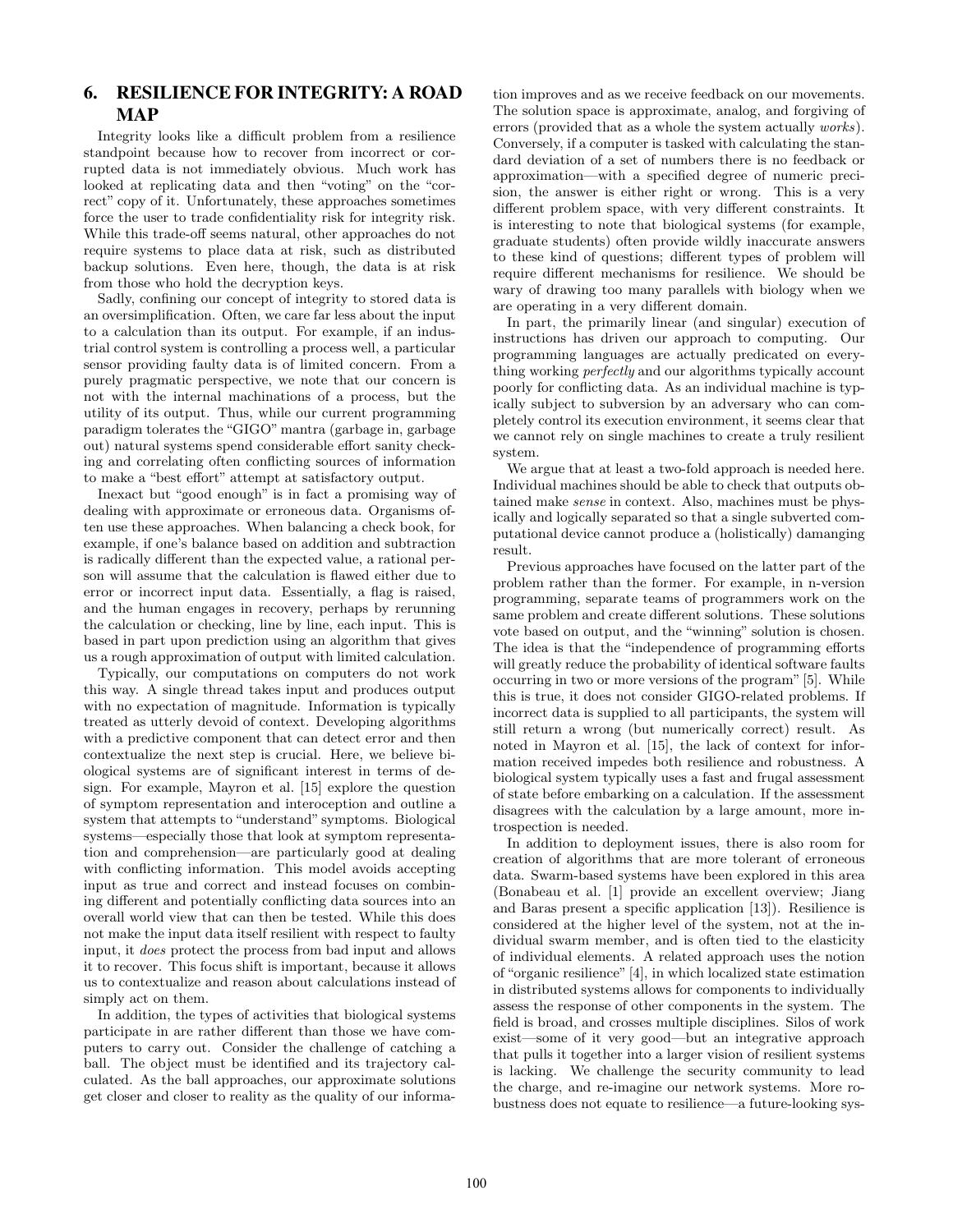tem has to incorporate aspects of both, and computationally may look very different to the deterministic approaches we are comfortable with today. These approaches often provide solutions that are near optimal, as opposed to exact.

## 7. RESILIENCE FOR CONFIDENTIALITY: A ROAD MAP

Given our desire to recover from a successful attack as opposed to simply resist one, we must pay more attention to the ways in which systems handle decision making and, more broadly, data. Shannon's theory of information tells us that information transmission is about uncertainty (and the lack thereof) [21]; grasping this allows for the possibility of novel approaches to resilience with respect to confidentiality. For example, a password of one of the authors is cleverly hidden in this manuscript, but as the secret is buried in a sea of otherwise irrelevant data, an attacker gets little benefit from this, as the uncertainty regarding the password is not significantly reduced.

Shannon and Weaver's book [25] illustrate this concept. The authors make a distinction between different levels of communication. They define these levels as [25, p. 4]:

- Level A. How accurately can the symbols of communication be transmitted? (The technical problem)
- Level B. How precisely do the transmitted symbols convey the desired meaning? (The semantic problem)
- Level C. How effectively does the received meaning affect the conduct in the desired way? (The effectiveness problem)

Our belief is that by leveraging Levels B and C of this hierarchy, it should be possible to create systems that provide some resilience with respect to confidentiality by undermining the semantics of communication, even though the actual bits which make up our private information (at Level A) have been transmitted.

By way of illustration, we have all seen attacks that chip away at a system by reducing uncertainty about content– essentially leaking information with each query response. When probing a system, uncertainty is key to resilience in this area. For example, Neagoe and Bishop [17] propose an excellent method for resilience with respect to confidentiality, based on the concept of actionable data. By mixing the false with the true, the actual information imparted may approach arbitrarily close to zero. This is illustrated below.

Consider a data leak prevention system that detects a user in the process of exporting certain confidential data from a company. Instead of shutting down the link, the system injects erroneous information into the stream. If the attacker has no way, ex post facto, of determining when this injection process began, which data were correct, and which were not, little information has actually been transmitted at Weaver's Level B & C because the transmission has done little to reduce uncertainty on the part of the attacker. Clearly, whether this is an acceptable approach depends on attacker's motive and the type of data being exported. Just because 1's and 0's are exiting a network correctly, it does not follow that we are operating effectively at the semantic level. We note that this approach would work because while the system's internal behavior changes when the exfiltration is discovered, the attacker does not know when. This effectively reduces the information content in the data flowing from the system. If we had merely terminated the flow, the attacker would know that the data extracted were correct, and potentially could infer far more usable conclusions from it. The perfect example of this is export of data to Wikileaks. If an exfiltration attempt were to be detected, it might make more sense to salt the true data with believable nonsense than to cut the flow in some cases. After the fact, the leaked data can be shown to contain inconsistencies, making it difficult for analysts to infer too much from the leak in the absence of external corroboration.

Whereas biology is often a good source for inspiration, we have struggled somewhat with finding biological inspiration for issues related to resilience of confidentiality (though sociology does provide potential research avenues). However, despite their scarcity, some ideas do translate well.

One particularly promising approach to confidentiality is the concept of negative databases [7], where we store the information we don't care about, allowing us to make inferences about information we do care about. Conversely, methods where the actual data we care about is present, but is spread about many places are also quite attractive. Recent breakthroughs in cryptography also make possible solutions where systems can draw inferences from data without any individual system having the raw data we wish to protect [9] – this increases our robustness. Like in nature, it is the opportunistic and emergent combination of many of these approaches and capabilities that will allow new computation systems to autonomously resist, survive and recover from attacks and failures with respect to information disclosure.

A final pitfall here is that use of a game-theoretic metaphor regarding uncertainty will only make sense when considering an attacker whose motivations can be correctly quantified. For example, in some circumstances, uncertainty about outcome is not much of a preventative. If, for example, we know a certain list of names contains one person who is a threat to us, we may move against all of the names on the list. Uncertainty of accuracy is protective only in certain cases.

## 8. CLOSING THOUGHTS

One of the issues we encounter in security is that a mostly secure approach is not good enough. This tendency to reject solutions is a huge issue for those working in the resiliency space. Despite attacker adaptation, if an approach removes options from an attacker, it is an incremental step toward a truly resilient system. We argue that systems that provide incomplete protection are not necessarily evolutionary dead ends, and we would do well to explore why our adoption curve seems to follow what is hot as opposed to what is proven, at least within certain bounds.

In the process of writing this paper, we have identified many papers on resilience and related topics, yet when looking at "real world" systems, the adoption of these techniques is very low. Where we have used technology to stave off disaster, we are often trading availability or integrity for confidentiality. Solutions that provide more resiliency seem to be economically impractical. Our sense is that truly resilient computer systems are possible, but will not be adopted any time soon for pragmatic purposes, despite the high-value assets computers control. History speaks pretty loudly about our actual desire for security versus our hunger for function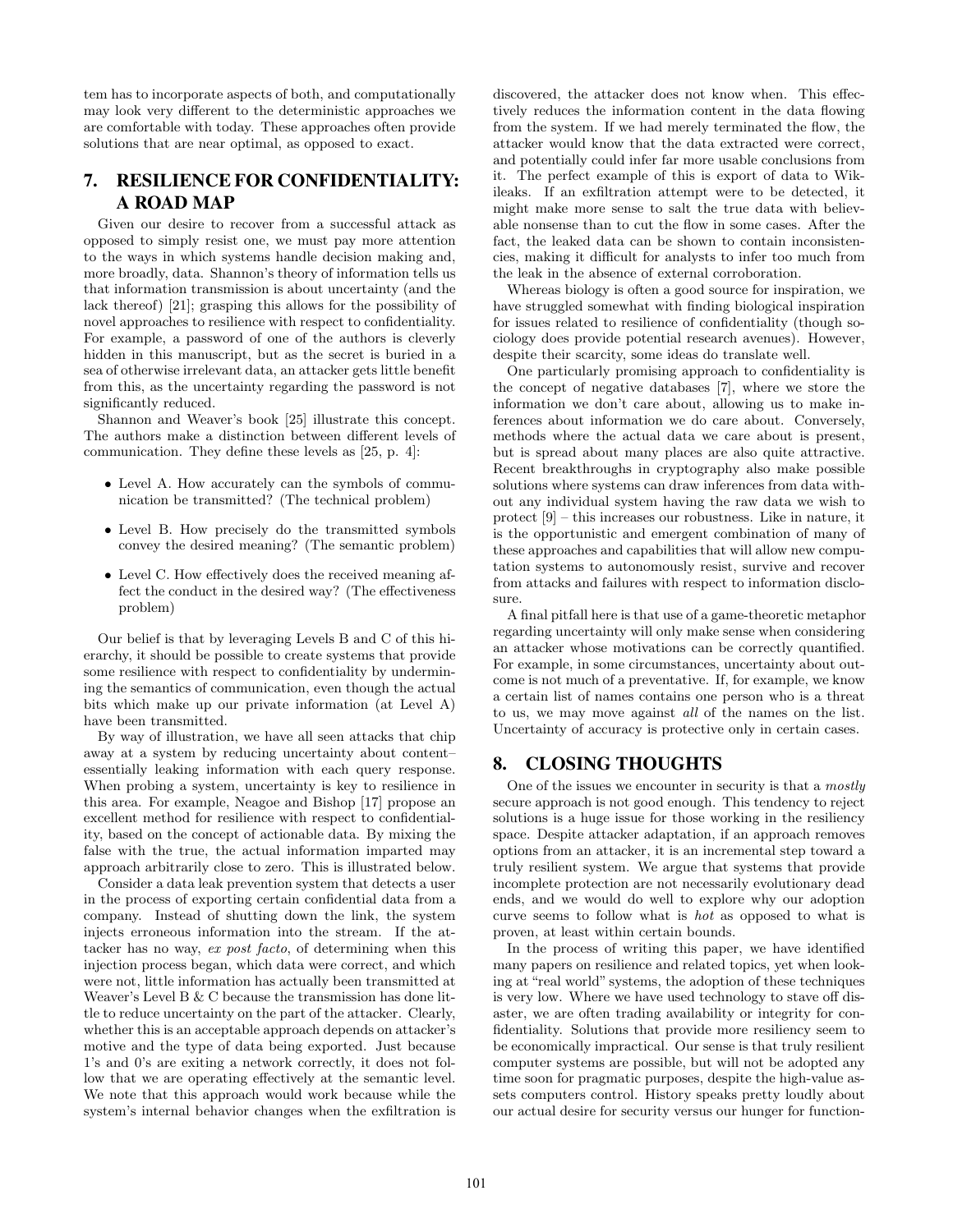ality (even for purely cosmetic features), and the stochastic nature of a resilient system does not bode well for its adoption. Quite possibly, it is this economic hurdle which is preventing progress, not a technical one.

Overall, there are certain properties that a system should possess in order to be considered resilient. It seems likely that redundancy is key—that is, that the failure of any discrete component should not cause systemic failure. In addition, the ways in which information is stored, accessed, modified, and transferred will all need to be carefully crafted so that a single failure or manipulation does not cause downstream consequences that are detrimental to the system as a whole or that allow for exploitation/modification of information. These methods are unlikely to look like traditional computer systems; instead, they are likely to appear less predictable at the component level, and have properties that are emergent rather than implicit. Data is unlikely to exist in just one spot, and different parts of the system will have to collaborate to decide what the ground truth actually is. Such work will be challenging, and lack of meaningful metrics will make comparison of approaches difficult. However, just because it is hard does not mean it is not worthwhile.

#### 9. ACKNOWLEDGEMENTS

Matt Bishop was supported by grants from the National Science Foundation (CCF-0905503 and CNS-1049738), and Project Number 1776 of the GENI Projects Office. Any opinions, findings, and conclusions or recommendations expressed in this material are those of the authors and do not necessarily reflect the views of BBN Technologies, Corp., the GENI Projects Office, or the National Science Foundation. Marco Carvalho and Richard Ford were partially supported by the Department of Energy National Energy Technology Laboratory under Award Number(s) DE-OE0000511. This paper was prepared as an account of work sponsored by an agency of the United States Government. Neither the United States Government nor any agency thereof, nor any of their employees, makes any warranty, express or implied, or assumes any legal liability or responsibility for the accuracy, completeness, or usefulness of any information, apparatus, product, or process disclosed, or represents that its use would not infringe privately owned rights. Reference herein to any specific commercial product, process, or service by trade name, trademark, manufacturer, or otherwise does not necessarily constitute or imply its endorsement, recommendation, or favoring by the United States Government or any agency thereof. The views and opinions of authors expressed herein do not necessarily state or reflect those of the United States Government or any agency thereof.

### 10. REFERENCES

- [1] E. Bonabeau, M. Dorigo, and G. Theraulaz. Swarm Intelligence: From Natural to Artificial Systems. Oxford, 1999.
- [2] L. Boroditsky. How language shapes thought. Scientific American, pages 63–65, Feb. 2011.
- [3] L. Briguglio, G. Cordina, N. Farrugia, and S. Vella. Economic vulnerability and resilience: Concepts and measurements. Oxford Development Studies, 37(3):229–247, 2009.
- [4] M. Carvalho, T. Lamkin, and C. Perez. Organic resilience for tactical environments. In 5th

International ICST Confernece on Bio-Inspired Models of Network, Information, and Computing Systems (Bionetics), Boston, MA, December 2010.

- [5] L. Chen and A. Avizienis. N-version programming: A fault-tolerance approach to reliability of software operation. In Digest FTCS-9, June 1978.
- [6] R. J. Ellison, D. A. Fisher, R. C. Linger, H. F. Lipson, T. Longstaff, and N. R. Mead. Survivable network systems: An emerging discipline. Technical Report CMU/SEI-97-TR-013, Carnegie Mellon University, 1997.
- [7] F. Esponda, S. Forrest, and P. Helman. Negative representations of information. Int. J. Inf. Secur., 8:331–345, September 2009.
- [8] M. Franz. E unibus pluram: massive-scale software diversity as a defense mechanism. In Proceedings of the 2010 workshop on New security paradigms, NSPW '10, pages 7–16, New York, NY, USA, 2010. ACM.
- [9] C. Gentry. Fully homomorphic encryption using ideal lattices. In Proceedings of the 41st annual ACM symposium on Theory of computing, STOC '09, pages 169–178, New York, NY, USA, 2009. ACM.
- [10] A. Heddaya and A. Helal. Reliability, availability, dependability and performability: A user-centered view. Technical report, Boston University, Boston, MA, USA, 1997.
- [11] E. Hollnagel, D. D. Woods, and N. Leveson. Resilience Engineering: Concepts and Precepts. Ashgate Publishing Group, 2006.
- [12] A. R. Ives. Measuring resilience in stochastic systems. Ecological Monographs, 65(2):pp. 217–233, 1995.
- [13] T. Jiang and J. Baras. Ant-based adaptive trust evidence distribution in manetpolicy-based mobile ad hoc network management. In Distributed Computing Systems Workshops, 2004. Proceedings. 24th International Conference on s. Fifth IEEE International Workshop on, pages 588–593, 2004.
- [14] N. Khoussainova, M. Balazinska, and D. Suciu. Towards correcting input data errors probabilistically using integrity constraints. In Proceedings of the 5th ACM international workshop on Data engineering for wireless and mobile access, MobiDE '06, pages 43–50, New York, NY, USA, 2006. ACM.
- [15] L. M. Mayron, G. S. Bahr, C. Balaban, M. Bell, R. Ford, K. L. Fox, R. R. Henning, and W. B. Smith. A hybrid cognitive-neurophysiological approach to resilient cyber security. In The 2010 Military Communications Conference - Unclassified Program - Cyber Security and Network Management (MILCOM  $2010$ -CSNM), pages 942–947, San Jose, California, USA, Oct.31st 2010.
- [16] D. Mendonça. Measures of resilient performance. In Resilience Engineering Perspectives: Remaining sensitive to the possibility of failure, volume 1 of Ashgate Studies in Resilience Engineering, pages 29–48. Ashgate, 2008.
- [17] V. Neagoe and M. Bishop. Inconsistency in deception for defense. In Proceedings of the 2006 workshop on New security paradigms, NSPW '06, pages 31–38, New York, NY, USA, 2007. ACM.
- [18] B. Randell, P. A. Lee, and P. C. Treleaven. Reliability